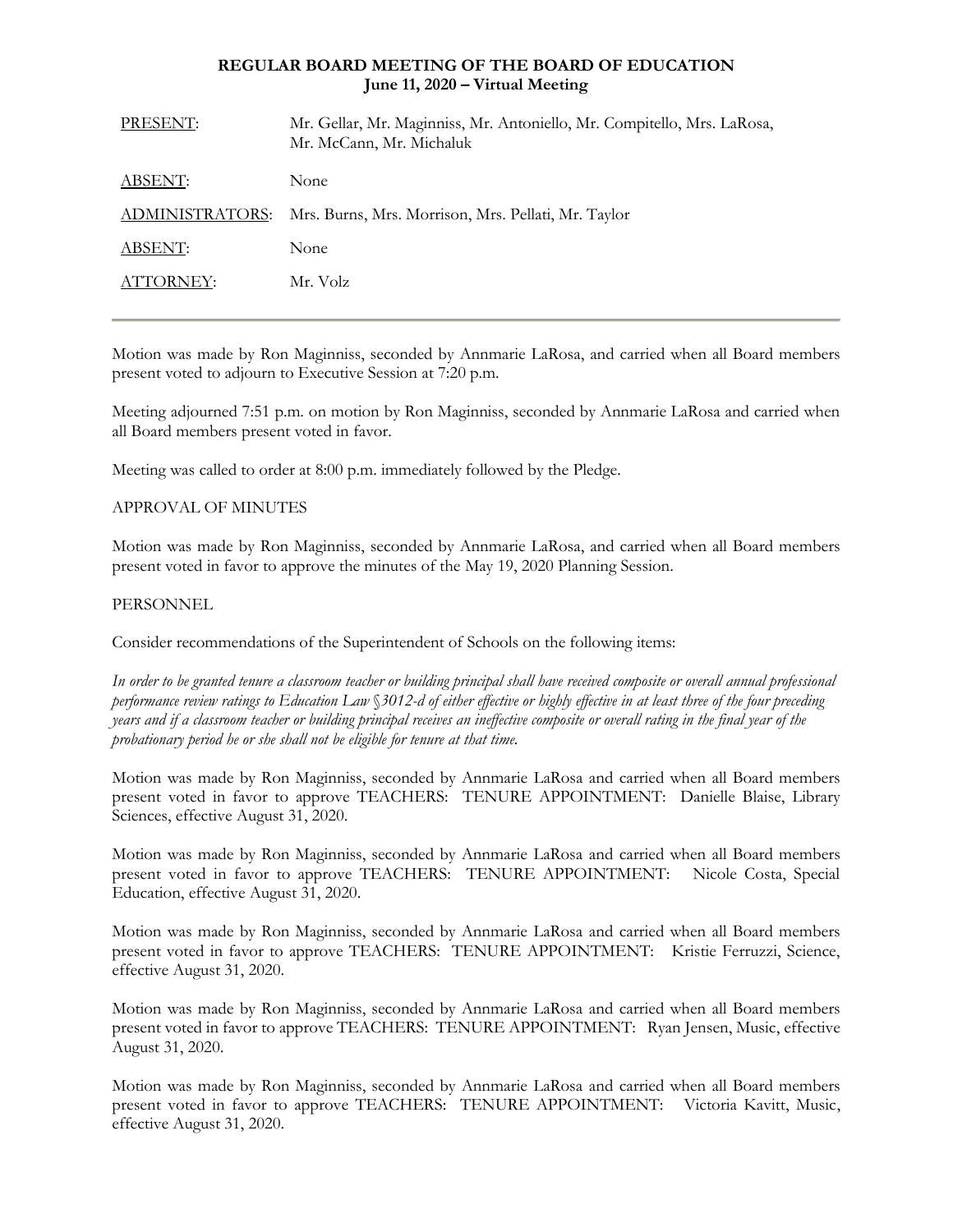Motion was made by Ron Maginniss , seconded by Annmarie LaRosa and carried when all Board members present voted in favor to approve TEACHERS: TENURE APPOINTMENT: Vincent Melia, Music, effective August 31, 2020.

Motion was made by Ron Maginniss, seconded by Annmarie LaRosa and carried when all Board members present voted in favor to approve TEACHERS: TENURE APPOINTMENT: Kristen Newman, Mathematics, effective August 30, 2020.

Motion was made by Ron Maginniss, seconded by Annmarie LaRosa and carried when all Board members present voted in favor to approve TEACHERS: TENURE APPOINTMENT: Bridget Reilly, Special Education, effective August 30, 2020.

Motion was made by Ron Maginniss, seconded by Annmarie LaRosa and carried when all Board members present voted in favor to approve TEACHERS: TENURE APPOINTMENT: Danielle Rufrano, English, effective September 6, 2020.

Motion was made by Ron Maginniss, seconded by Annmarie LaRosa and carried when all Board members present voted in favor to approve TEACHERS: TENURE APPOINTMENT: Ryan Vollmuth, Guidance, effective October 11, 2020.

Motion was made by Ron Maginniss, seconded by Annmarie LaRosa and carried when all Board members present voted in favor to approve TEACHERS: TENURE APPOINTMENT: Kelly Weisenseel, Mathematics, effective August 31, 2020.

Motion was made by Ron Maginniss, seconded by Annmarie LaRosa and carried when all Board members present voted in favor to approve TEACHERS: TENURE APPOINTMENT: Janet Wolfe, Art, effective August 31, 2020.

Mr. McCann congratulated the tenure candidates and thanked them for touching his children's lives in some way.

#### Abolishment of Positions

Be it resolved*, that upon the recommendation of the Superintendent of Schools, effective June 30, 2020, professional positions in the West Islip Public School District be abolished in the Art area (1 full-time position), Elementary area (2 full-time positions), Social Studies (1 full-time position) and Special Education area (1 full-time position) of classification.* 

Motion was made by Ron Maginniss, seconded by Annmarie LaRosa and carried when all Board members present voted in favor to approve TEACHERS: RESIGNATION: Daniel Formichelli, Science, effective August 4, 2020 (West Islip High School).

Motion was made by Ron Maginniss, seconded by Annmarie LaRosa and carried when all Board members present voted in favor to approve TEACHERS: RETIREMENT: Robin Cutler, Social Worker, effective July 1, 2020 (West Islip High School) (6 years).

Motion was made by Ron Maginniss, seconded by Annmarie LaRosa and carried when all Board members present voted in favor to approve TEACHING ASSISTANT: RETIREMENT: Maryann Burrows, Computer, effective July 1, 2020 (Beach Street) (42 years).

Motion was made by Ron Maginniss, seconded by Annmarie LaRosa and carried when all Board members present voted in favor to approve CIVIL SERVICE: RETIREMENT: Maria McCarthy, Accountant, effective October 3, 2020 (District Office) (2 years).

Motion was made by Ron Maginniss, seconded by Annmarie LaRosa and carried when all Board members present voted in favor to approve CIVIL SERVICE: TERMINATION: Scott Jenkins, Guard, effective June 12, 2020 District-Wide).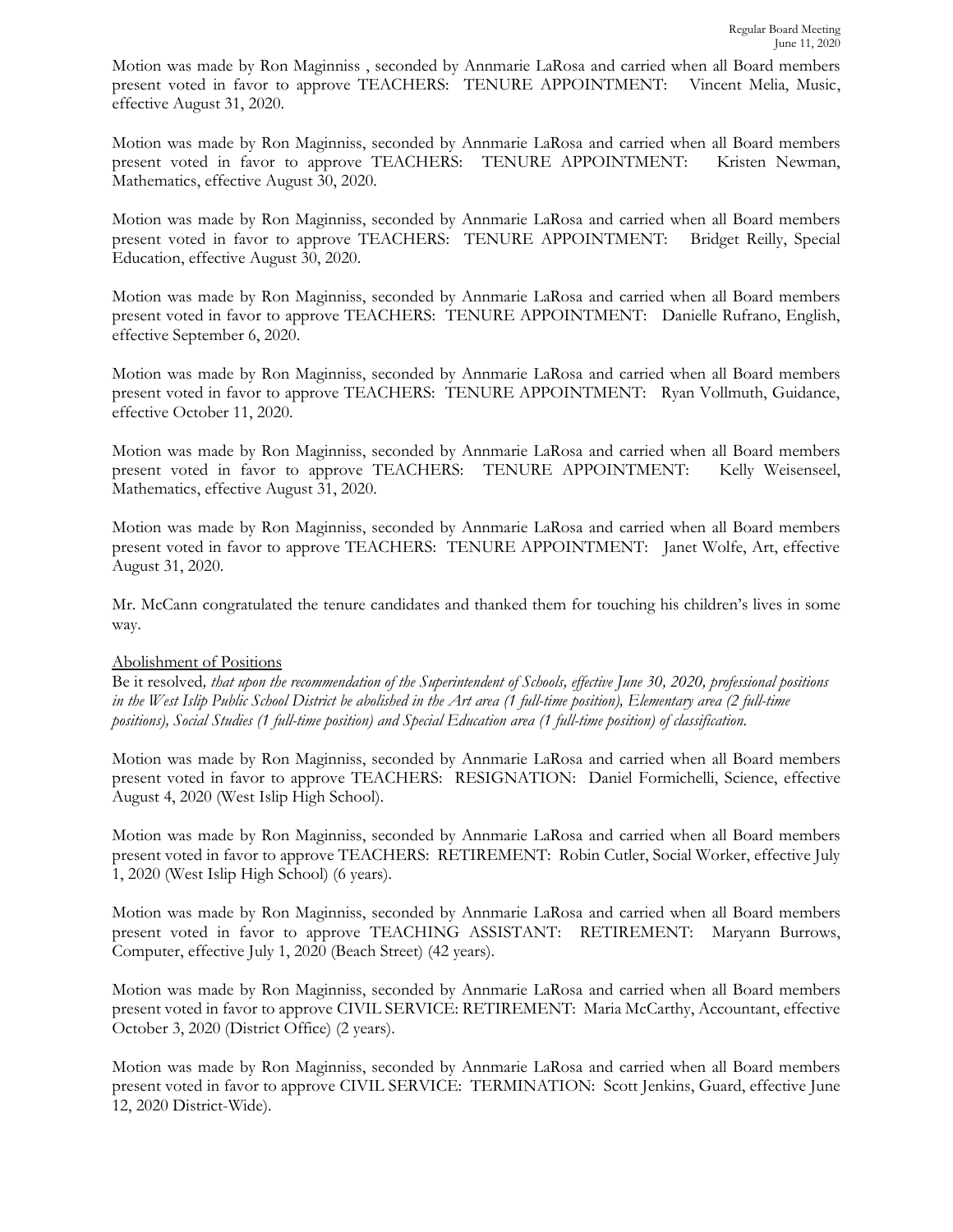#### CURRICULUM UPDATE

Mrs. Morrison congratulated the Class of 2020 for their academic, athletic, musical and extracurricular talents. Among the class are 11 International Baccalaureate Diploma candidates, 11 Alternative High School graduates and 52 Seal of Biliteracy candidates.

On June 9, 2020, a new teacher gallery took place virtually. The administrative team and approximately 47 staff members in years 1-4 of their careers and their mentor teachers took part in the event. The gallery provided new teachers with the opportunity to share key findings about an educational topic of interest with colleagues. Mrs. Morrison thanked Mrs. Walsh for organizing the event and the teachers for sharing what they had learned.

Instructional planning committees have been established at the elementary, middle and high school levels. The committees are comprised of administrators, teachers and staff from various grade levels, subject areas and buildings. The committees will meet to plan, subject to guidance from the SED, for the various distance learning instructional scenarios that the district may face in September. The 2020-2021 feedback provided via the parent survey, input from teachers who serve on the committee, and lessons learned from the challenges faced throughout the school closure will be utilized to plan for the 2020-2021 school year.

Mrs. Morrison thanked the administrative team, teachers, support staff, parents and students for their team work that provided the best educational experience to our students under very difficult circumstances.

# REPORT OF COMMITTEES

Finance Committee: Ron Maginniss reported on the meeting held on 6/11/2020. Items reviewed included the April treasurer's report; April extracurricular report; May payroll summary; April financial statements; May claims audit report; May system manager audit report, payroll certification forms, donation, bids, bid rejection and 2020-2021 contracts.

Buildings & Grounds Committee: Paul Michaluk reported on the meeting held on 6/11/2020. Mr. Bosse updated the committee on Phase 4b and Phase 5 bond projects. Due to COVID-related issues, some projects may be delayed, including the Planetarium. Bathroom upgrades begin next week and window blinds are being replaced districtwide. The Lions Path security booth installation and re-carpeting of turf field will begin after graduation. Various community groups have inquired as to whether the facilities will be available for summer camps and activities, including the pool. The Department of Health does not allow for the use of indoor pools at this time. The district is monitoring the state's reopening guide and will re-evaluate the issuance of permits as protocols are updated. Fire code inspections were completed. BBS is designing the generator project at Beach Street Middle School/District Office and Manetuck. Summer cleaning has begun in anticipation of a return to school in September.

Special Education Committee: Tom Compitello reported on the virtual meeting held on  $6/10/2020$ . Items reviewed were special education services and annual reviews, which were conducted virtually throughout the district.

Education Committee: Annmarie LaRosa reported on the meeting held 6/11/2020. Items reviewed included the Summer District plan for special education students and the technical difficulties encountered by students with the submission of their AP exams. Instructional Planning committees have been established at the elementary, middle and high school levels; the Dimensions Math Program will expand to 4th grade for the 2020- 2021 school year; and the Little Lions Program has been postponed until further notice due to uncertainties posted by Covid-19.

Health and Wellness Committee: Paul Michaluk reported on the meeting held 5/18/2020. Items reviewed included Health & Wellness scholarships; the March 18, 2020 March into Wellness event postponed until March 2021, for which registrations will be refunded; and the 2020 Color Run to be held on October 18, 2020. Planning and flyers will not be distributed until the event can be coordinated safely in a post Covid-19 environment.

The next meeting will be held September 16 at 9:30 a.m. in the cafeteria at Paul J. Bellew.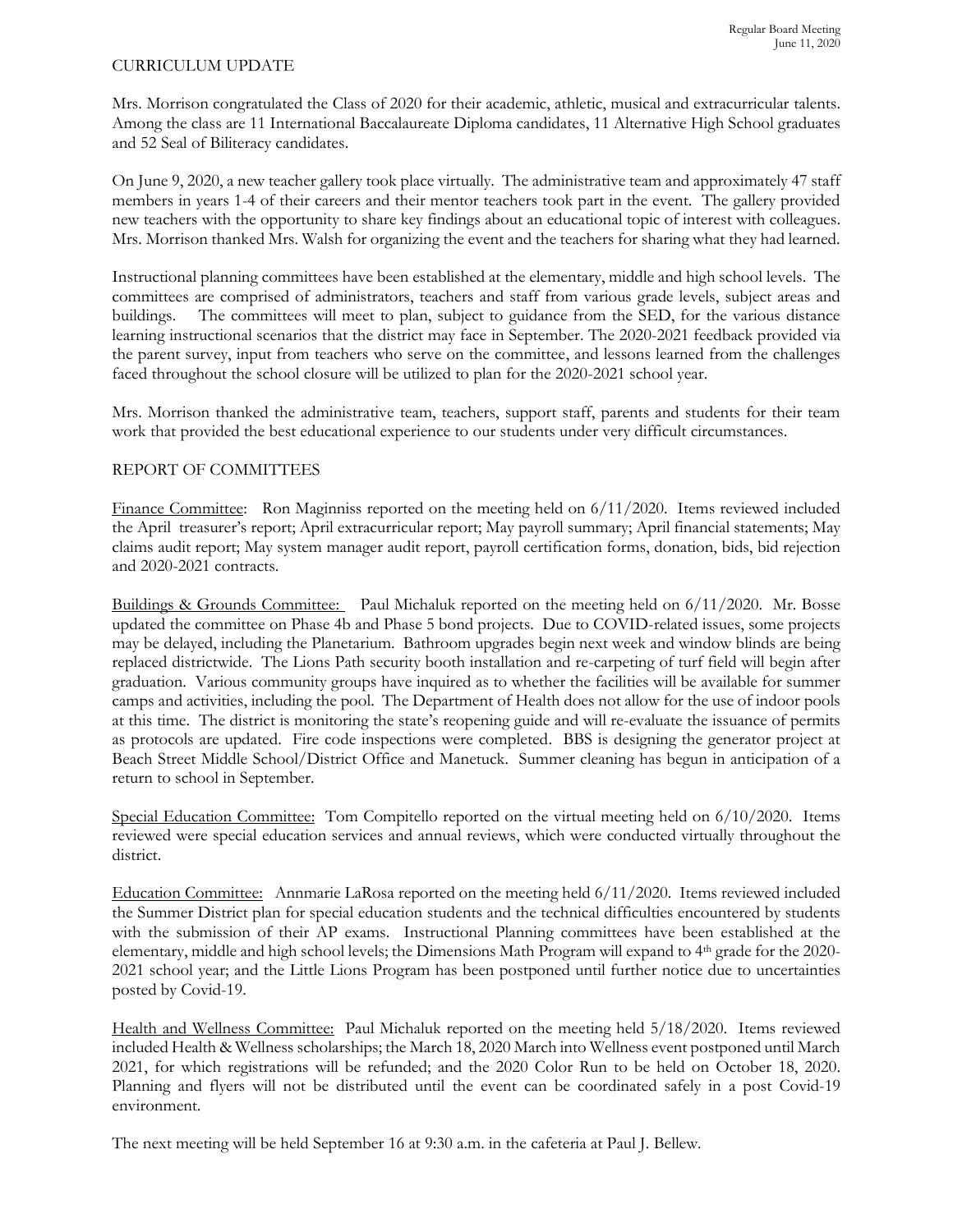## FINANCIAL MATTERS

The treasurer's report for April was presented. Beginning balance as of 4/1/2020: \$62,417,090.95; ending balance as of 4/30/2020: \$53,462,003.12.

Motion was made by Ron Maginniss, seconded by Peter McCann, and carried when all Board members present voted in favor to approve 2019-2020 General Fund budget transfers 3851-3878 and 2019-2020 Capital Fund budget transfers 3854-3876.

Motion was made by Ron Maginniss, seconded by Peter McCann, and carried when all Board members present voted in favor to approve Bids 2/1/2020 - 1/31/2021, #415 Smallwares, #417 Large Kitchen Equipment.

Motion was made by Ron Maginniss, seconded by Annmarie LaRosa, and carried when all Board members present voted in favor to approve Bids 7/1/2020 - 6/30/2021, #2001 Electric Repair and Service; #2002 Tree Pruning and Care Services; #2003 Maintenance Service Pneumatic & DDC Control Systems; #2005 Removal of Unwanted Geese and Waterfowl; #2006 Printing; #2007 Refuse Removal; #2008 Athletic Uniforms; #2009 Gasoline for District; #2010 Pest Control Services; #2011 In-Car Driver Education Instruction with Vehicles.

Motion was made by Ron Maginniss, seconded by Annmarie LaRosa, and carried when all Board members present voted in favor to approve Bid Rejection Resolution #2004 Maintenance and Service of Fire Alarm Systems, Maintenance and Repair of Security Alarm Systems, Central Station Monitoring of Security and Fire Systems Bid.

Motion was made by Ron Maginniss, seconded by Annmarie LaRosa, and carried when all Board members present voted in favor to approve resolution – donation from Suffolk Association of School Business Officials - \$500 – WIUFSD.

# DONATION:

WHEREAS, the West Islip Union Free School District is in receipt of donated funds in the amount of \$500.00 from the Suffolk Association of School Business Officials in recognition of a deserving graduating student to be selected by the District.

Motion was made by Ron Maginniss, seconded by Annmarie LaRosa, and carried when all Board members present voted in favor to approve 2020-2021 Contracts: Commack UFSD; Eastern Suffolk BOCES Contract for Cooperative Educational Services; Hillary Gomes, Ph.D; Home Care Therapies, LLC, d/b/a Horizon Healthcare Staffing; Theralympic Speech, PLLC.

#### PRESIDENT'S REPORT

Motion was made by Ron Maginniss, seconded by Annmarie LaRosa, and carried when all Board members present voted in favor to approve General Counsel Services Agreement and Labor Counsel Services Agreement.

Motion was made by Ron Maginniss, seconded by Peter McCann, and carried when all Board members present voted in favor to approve resolution re: Emergency Use of Herbicide.

Motion was made by Ron Maginniss, seconded by Peter McCann, and carried when all Board members present voted in favor to approve WITA Lease Agreement.

Motion was made by Ron Maginniss, seconded by Annmarie LaRosa, and carried when all Board members present voted in favor to approve Teamsters Local 237 MoA re: vacation carryover.

Motion was made by Ron Maginniss, seconded by Annmarie LaRosa, and carried when all Board members present voted in favor to approve Stipulation of Settlement and Release – Student A.

Motion was made by Ron Maginniss, seconded by Annmarie LaRosa, and carried when all Board members present voted in favor to approve Special Education Plan 2020-2022.